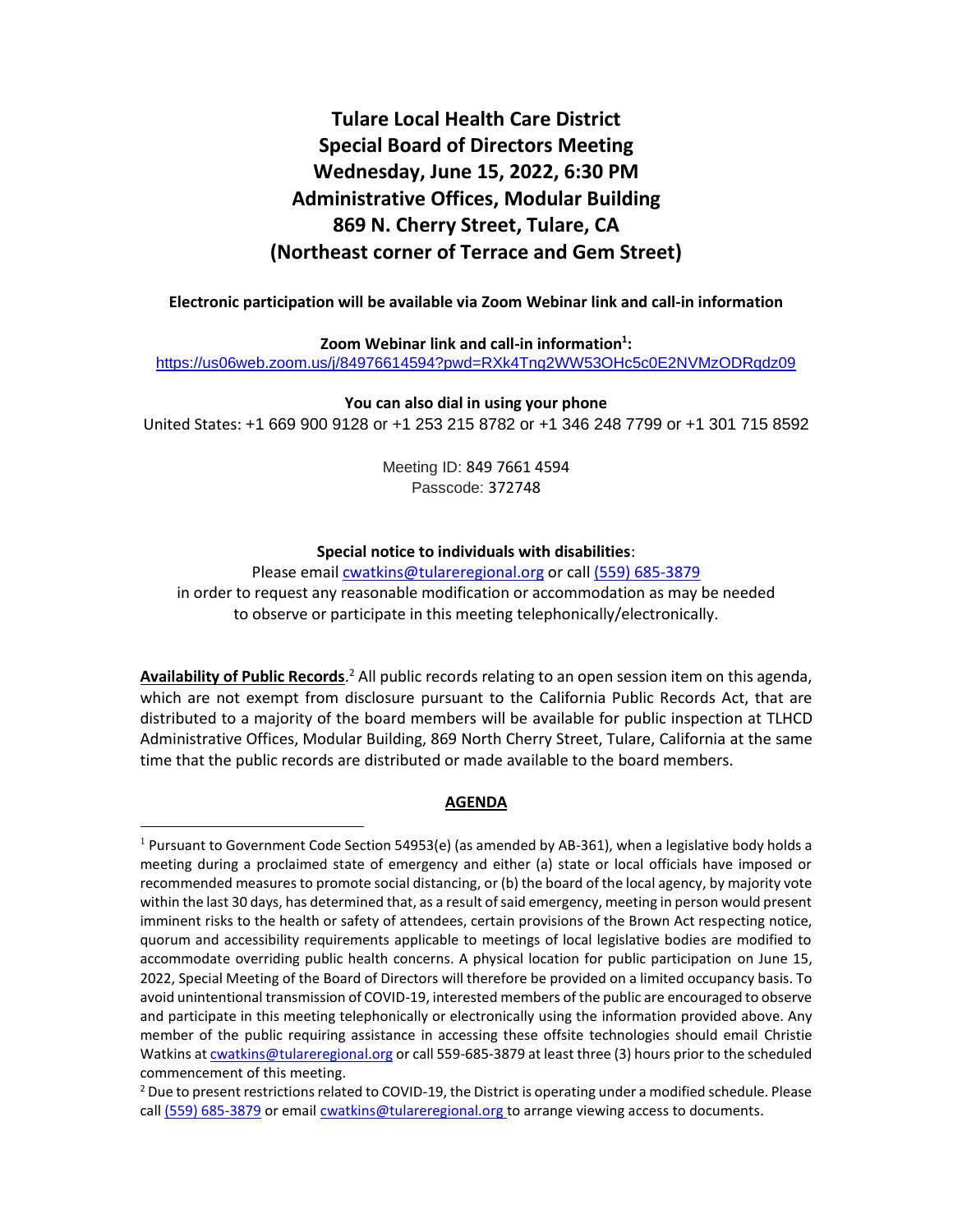## **Tulare Local Health Care District Board Members:**

| President             | District 4 |
|-----------------------|------------|
| <b>Vice President</b> | District 2 |
| Secretary             | District 5 |
| Treasurer             | District 3 |
| Director              | District 1 |
|                       |            |

#### **1. Call to Order**

- a. Roll Call
- b. Welcome/Introductions
- c. Pledge of Allegiance
- **2. Public Comment:** The public may comment on any item of public interest within the jurisdiction of the Tulare Local Healthcare District Board of Directors. In the interest of time and equal opportunity, speakers are requested to observe a 3-minute maximum time limit (subject to change at the Chair's direction). In accordance with the Brown Act, if a member of the public addresses an item not on the posted agenda, no response or action on the item may occur during the meeting.

#### **3. Announcements – Board**

- **4. Discussion and Possible Action regarding the financing of the Proposed Evolutions Project- Philip Smith, CEO. –** Potentially includes planned solar project, energy savings components, parking lot and HVAC work.
- **5. Evolutions Project Concept Presented by Nancy Overstreet, Architect.** Potentially includes planned solar project, energy savings components, parking lot and HVAC work.
- **6. Wulff, Hansen & Co.- Roy Nelson**

Wulff, Hansen & Co. specializes in revenue bonds and refinancing and handled the district's last bond refinance. The presentation will cover possible representation for the district on financing options.

#### **7. Wulff, Hansen & Co. – Roy Nelson**

This presentation will cover Evolutions financing options. Potentially including planned solar project, energy savings components, parking lot and HVAC work.

- **8. Discussion and Possible Action regarding the Proposed Evolutions Project –** Includes planned solar project, energy savings components, potential parking lot and HVAC work.
- **9. Suspend Open Session – Recess to Closed Session**

### **10. Closed Session**

- a. Potential Litigation (*pursuant to Ca. Govt. Code § 54956.9*)
- b. Conference with Interim Legal Counsel Existing litigation (*pursuant to Ca. Govt. Code § 54956.9*):